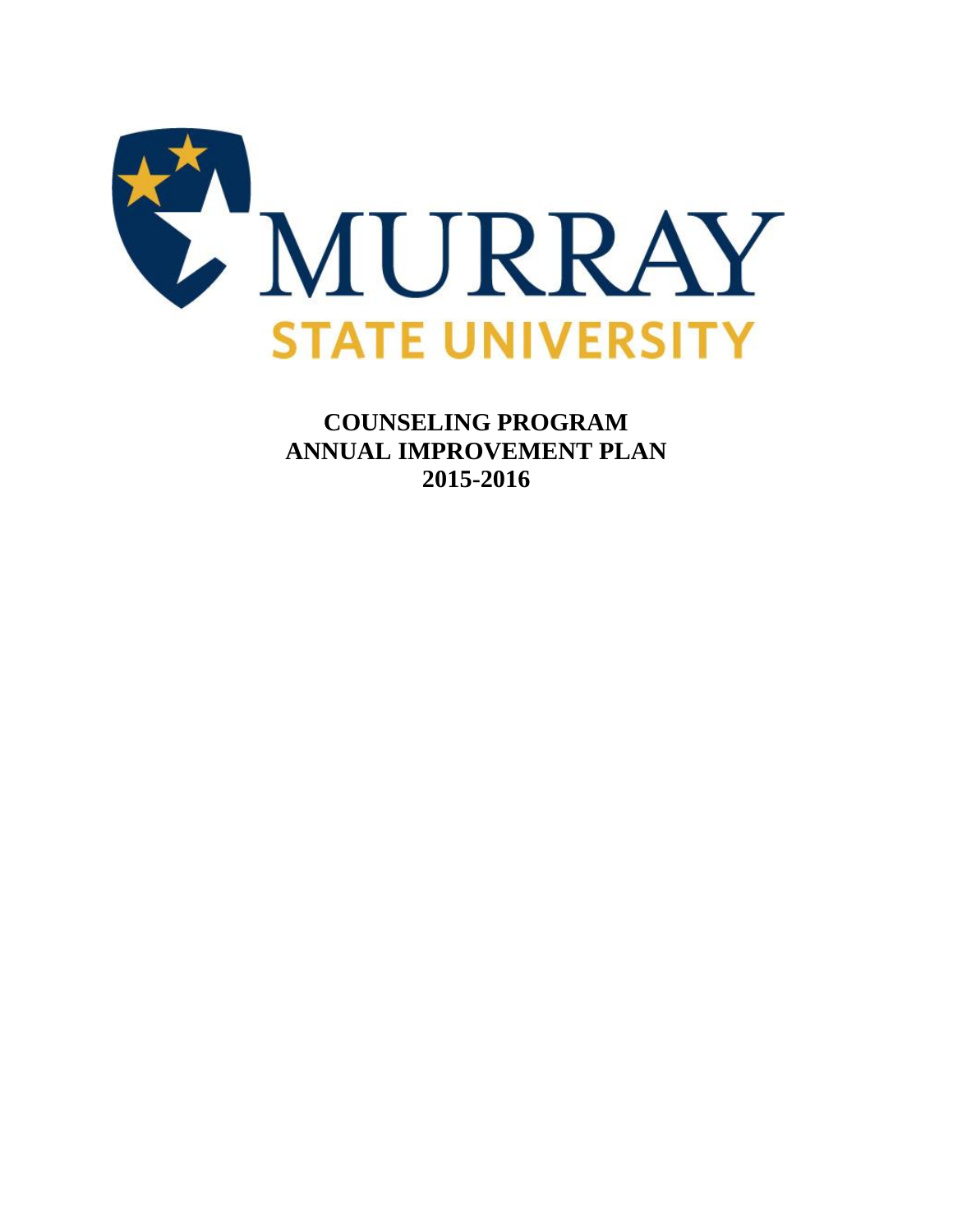## **Annual Improvement Plan**

**Purpose:** The Counseling (CNS) Program is dedicated to improve the Program curriculum, organization, and communication by frequent and routine evaluations. Various groups help in the evaluation process: CNS students during their last semester of the Program, graduates of the CNS Program within six months of graduating, employers of recent graduates, and practicum and internship site supervisors. Through an anonymous survey format, each of these groups provide feedback on the strengths and challenges of our Program curriculum and student educational experiences. The surveys are the Program Evaluation, the Graduate Survey, the Graduate Employer Survey, and the Site Supervisor Evaluation of Counseling Program. The CNS faculty compile, analyze, discuss and utilize the feedback to determine future foci and/or changes to the Program. In addition, at the end of each semester, CNS faculty review the progress of each student on all CACREP standards and utilize this information to enhance program curriculum and develop student remediation, if necessary. Lastly, we share the reports with our Advisory Board and discuss possible changes to the program.

**Major Findings:** There were a few trends found throughout the four surveys for both strengths and challenges of the Program.

**Program strengths.** Survey participants strongly identified the:

- Approachability of faculty
- Rigor of program
- Emphasis on self-awareness, theory and practice within program
- Program support
- Diversity in Curriculum
- Clinical focus of program
- $\triangle$  Diversity amongst faculty and their commitment to support of students

**Site Supervisors:** Overall, the site supervisors ranked the counseling program between adequately prepared and well prepared on all standards. The highest rankings were in professional/personal growth, professional identity, ethics, and openness to feedback. Supervisors also ranked the students skills highest in career/lifestyle development (though there were three not applicable) and human growth and development. The overall ratings in actual skills were fairly consistent and at the high end of adequately prepared.

**Need for Program improvement.** There was no consensus on which course needed to be improved; however, one student noted that 617 was too vague, and 619 was too uncomfortable. It seems that counseling faculty would benefit from tracking individual students earlier so that both faculty and student can learn that counseling may not be a good fit prior to investing too much time, energy, and money in the process of earning a counseling degree. There was a theme for the relevancy of courses for school counselors (e.g., CNS 676, CNS 689, and ADM 630). Furthermore, it was suggested that CNS 624 should be adjusted to the focus on application of theory. In addition, results from the Midpoint Clinical Application Examination indicate that students are struggling with case conceptualization and application. Also, we had two students who needed remediation on the CPCE.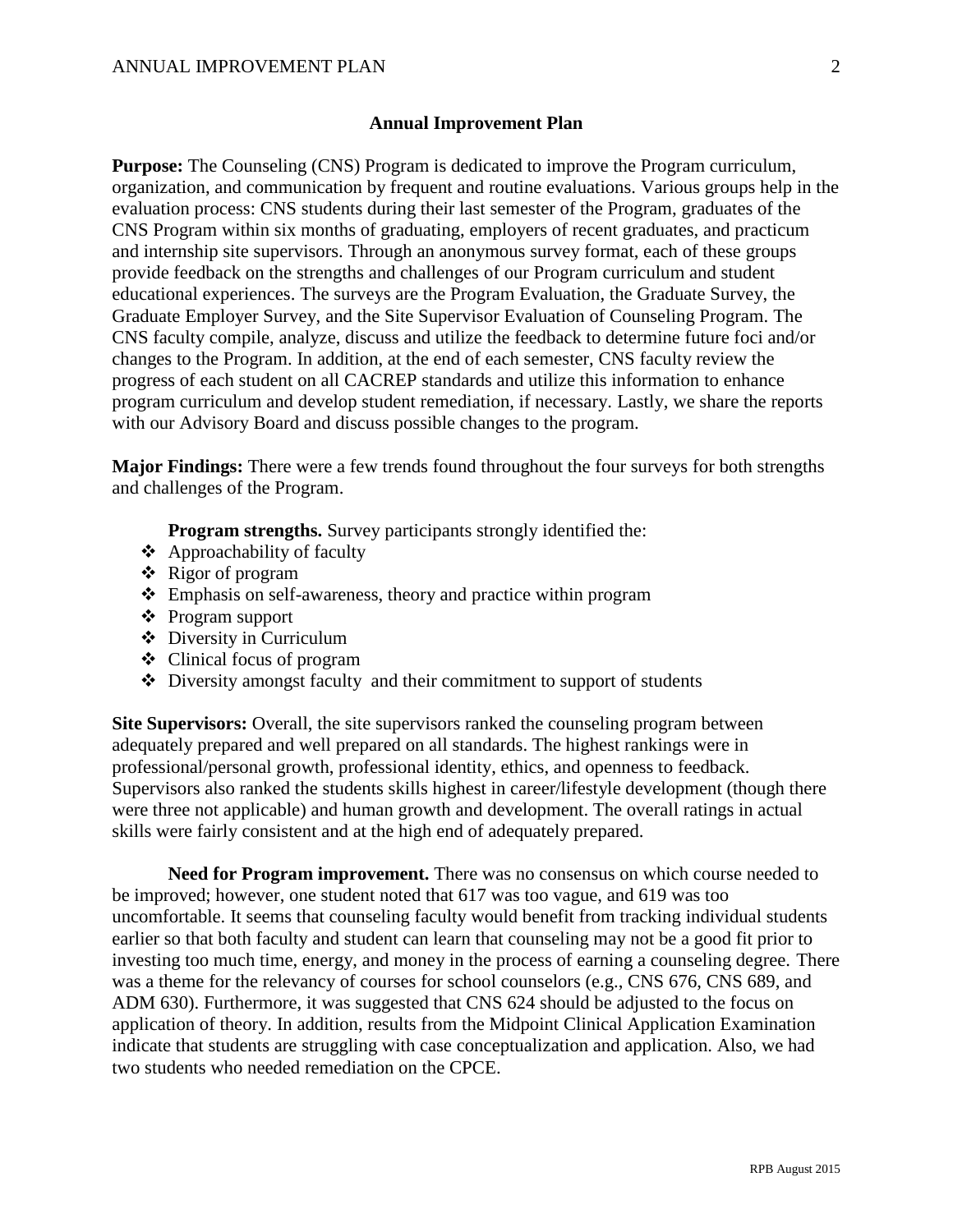**Site Supervisors:** While many of the standards increased in score, there were seven areas where the scores did decrease minimally. Overall, the site supervisors rated the counseling program's preparation of students in the professional skills of leadership and the technical skills of appraisal, establishing counseling relationships and theory a little lower. One site supervisor did comment about the need for school counseling students to understand the difference between counseling in an agency setting and counseling in a school setting. This seems to be related to historical views of counseling and the continued struggle to move the counseling profession to be more consistent with standards set forth by ASCA, ACA, and CACREP. Another site supervisor had concerns regarding the CIT's knowledge regarding the school system.

**Student Learning Outcomes (SLO's):** In addition to the above surveys, the CNS faculty also reviewed each CACREP standard for every student in courses the previous academic year. Below is an overview of the results.

**Met or Exceeded Core Standards:** All students met or exceeded the core standards measured in the following classes: CNS 618- Issues in Mental Health Counseling, CNS 734- Marriage, Couples and Family Counseling, CNS 752- Trauma and Crisis Counseling, CNS 619- Foundational Counseling Techniques, CNS 725- Middle/Secondary School Counseling, CNS 790- Practicum (fall 2014, spring 2015), CNS 794- Internship I (fall 2014, spring 2015), CNS 795- Internship II (fall 2014, spring 2015), CNS 635- Human Growth and Development (fall 2014, spring 2015). No Core Standards were assessed in CNS 676- Diagnosis and Treatment Planning, CNS 722- Substance Use and Addictions Counseling, or CNS 748- Expressive Activities Counseling.

**Developing or Did not Meet Core Standards:** CNS 617- Introduction to Counseling: One student did not meet standards. This student stopped attending class and did not participate in assignments. CNS 720- Elementary School Counseling: One student did not meet standard G.8.e that is assessed on the final exam. This standard will need to be assessed in the research course. Another student dropped the course and withdrew from the program. CNS 686- Career Counseling: One student did not meet standard G.4.e assessed via an exam. The student passed the exam and did well in the rest of the class. Another student did not meet standard G.4.f assessed in the assessment paper due to not submitting the assignment. CNS 692- Group Counseling (fall 2014): One student did not meet any standards. Student stopped attending course. Another student was developing on standard G.6.c assessed via the group counseling approach paper. This standard will need assessed in another course. CNS 692 (spring 2015): Two students were developing in standard G.6.e assessed via weekly reflection paper and group participation. These students missed two of the group experiences. CNS 624- Theories of Counseling: One student did not meet standards. This student dropped out of program without withdrawing from the class. CNS 635- Human Growth and Development (summer, fall 2014): One student was developing in standards G.3.a., G.3.d., and G.3.h. all of which are assessed in the Development Case Study Project. These will need to be assessed in another course. CNS 671- Multicultural Counseling (summer 2014, spring 2015): Two students were developing in standard G.2.d. assessed in the Developmental Case Study Project.

**Met or Exceeded Clinical Mental Health Counseling Standards:** All students met or exceeded the CMHC standards measured in the following courses: CNS 625- Legal and Ethical Issues, CNS 618- Issues in Mental Health Counseling, CNS 734- Marriage, Couple, and Family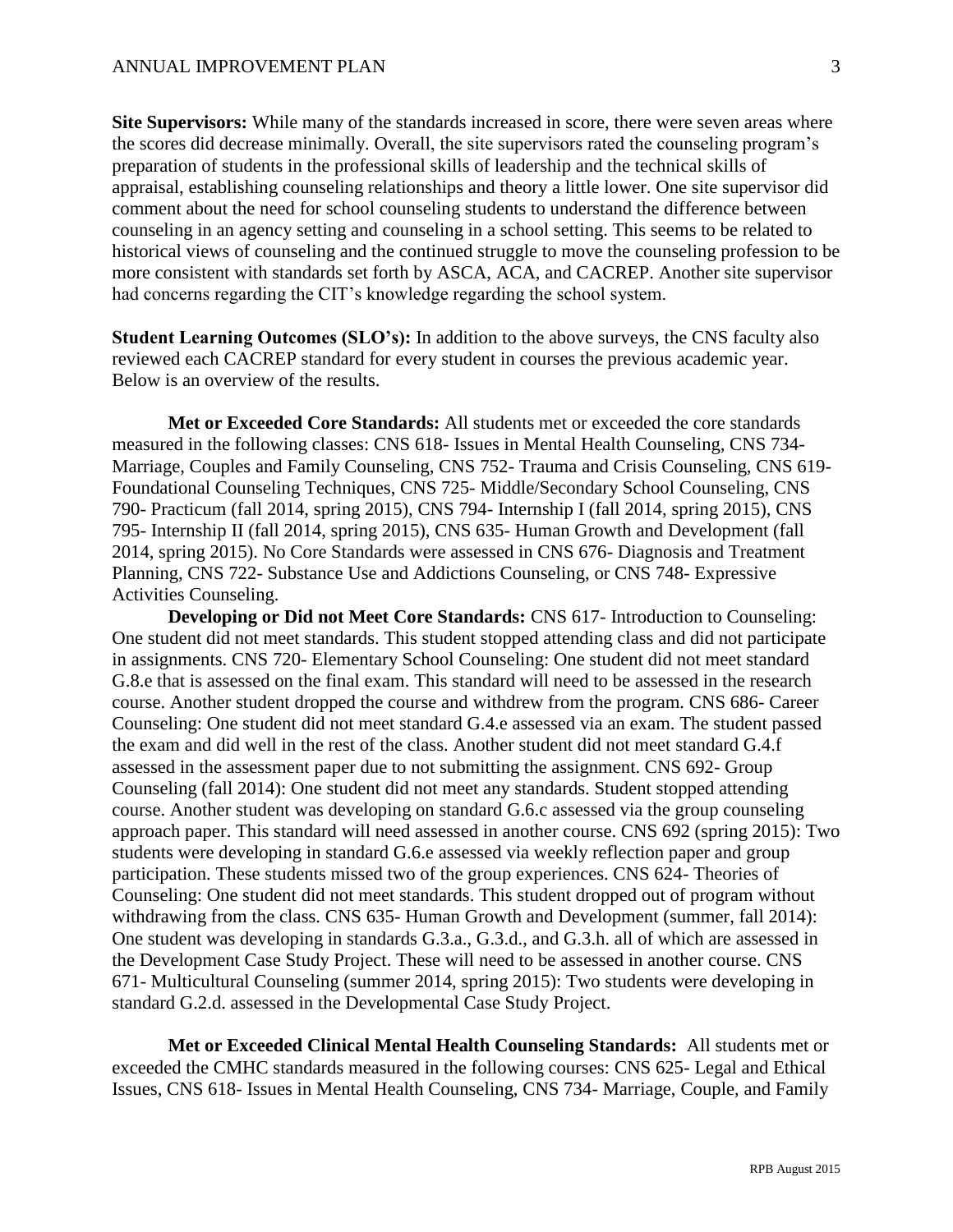Counseling, CNS 752- Trauma and Crisis Counseling, CNS 722- Substance Use and Addictions Counseling, CNS 790- Practicum (spring 2015, fall 2014), CNS 794- Internship I (fall 2014, spring 2015), CNS 795- Internship II (spring 2015). No CMHC standards were assessed in CNS 692- Group Counseling. No CMHC Standards assessed in CNS 748- Expressive Activities **Counseling** 

**Developing or Did not Meet CMHC Standards:** CNS 617- Introduction to Counseling: One student did not meet standards. Student stopped attending class and did not participate in assignments. CNS 676- Diagnosis and Treatment Planning: One student was developing standard D6 (Risk Assessment Assignment), J2 (Case Studies), and K2 (Case Studies). These will need assessed in another course. CNS 671- Multicultural Counseling: Two students were developing standard E2 (Cultural Exposure Assignment). CNS 694-Advanced Counseling and Supervision: Two students from the fall and two from the spring did not meet standards I1 and J1 (both assessed in Advanced Techniques Paper). Two students did not meet standard D7 (Record Keeping) due to submitting incomplete files.

**Met or Exceeded School Counseling Standards:** All students met or exceeded the SC standards measured in the following courses: CNS 671- Multicultural Counseling, CNS 635- Human Growth and Development (Summer 2014), CNS 625- Legal and Ethical Issues, CNS 676- Diagnosis and Treatment Planning. CNS 790- Practicum (fall 2014, spring 2015), CNS 794- Internship I (fall 2014, spring 2015), No standards were assessed in CNS 692- Group Counseling.

**Developing or Did not Meet School Counseling Standards:** CNS 624- Theories of Counseling: Two students were developing in standard C1 (Theoretical Position Paper). CNS 617- Introduction to Counseling: One student did not meet standards (stopped attending and did not participate in assignments). CNS 720- Elementary School Counseling: One student did not meet standards J2 (Lesson Plans), E1 (Research Paper), M1 (Research Paper), M5 (Research Paper), and O2 (Research Paper). CNS 725- Middle/Secondary School Counseling: Many students (five) struggled with several standards including A2 (3- Midterm), C2 (1- Final), E3 (3- Midterm), E4 (1- Research Paper), G1 (2- Research Paper), H1 (1- Case Study), H5 (2- Case Study), I5 (4- Research Paper), J1 (5- Research Paper), K2 (3- Research Paper), O1 (3- Midterm), and O3 (3- Midterm). CNS 795- Internship II (spring 2015): One student developing in F1 (Faculty Supervisor Evaluation), and F4 (Consultation Paper). Another developing in D2 (Psychoeducational Group), D5 (Case Presentation), F4 (Consultation Paper), L1 (Psychoeducational Group), N3 (Psychoeducation Group).

**Plan for improvement:** The CNS Program will continue to work on various areas to enhance the curriculum and the learning experiences for students. Many changes have already been made. For instance, each course syllabus has been reorganized, standardized (according to CACREP national standards, CAEP, and EPSB), and updated to strengthen the focus on counseling theory, multicultural issues, and application of skills. Also, the organization of the Program itself has been restructured to offer consistency in course offering and uniformity of student expectations.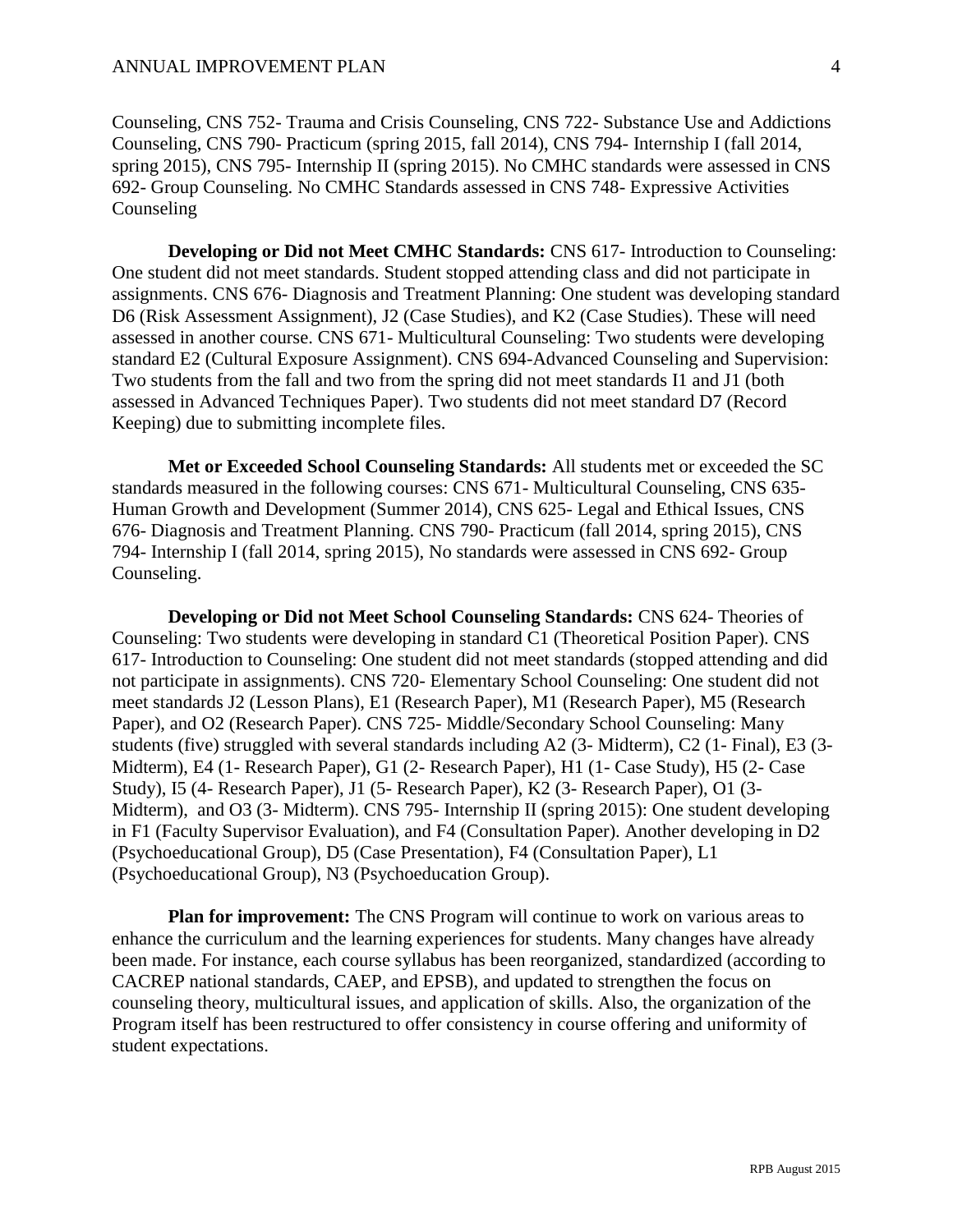In the upcoming year, the Program will use the results of these surveys and SLO's to further develop the curriculum and Program structure. While the vast majority of the students met or exceeded the Core and program specific CACREP standards, there are some areas to review.

- Adjustments that will be made to specific courses include:
	- o While all students, except one, met standards for CNS 676- Diagnosis and Treatment planning the instructor has chosen to update the course to focus more on treatment planning, case documentation, and risk assessment. In addition, the instructor has incorporated diagnostic assessment measures that students will utilize during the case studies. Assignments and rubrics will be reviewed and adjusted as needed.
	- o Treatment planning, case documentation, and risk assessment has also been embedded into CNS 618- Issues in Mental Health Counseling and CNS 694- Advanced Counseling and Supervision.
	- o Given the mixed results regarding theory, faculty will continue to monitor student and site feedback and determine if a change in curriculum is needed.
	- o Instructor for CNS 694 will review rubric and assignment for standards I1 and J1 in school counseling to ensure those standards are adequately being assessed.
	- o Instructor for CNS 671 will review assignment and rubric covering standards G2d and E2 to see if adjustments are needed (two students were developing in these areas)
	- o The school counseling courses (CNS 720- Elementary School Counseling and CNS 725- Middle/Secondary School Counseling) will be reviewed. Several students did not meet standards in many areas. The instructor will review the assignments and rubrics to ensure they are accurately measuring the above listed SLO's.
	- o CNS 752- Trauma and Crisis Counseling will now have a greater focus in practical application. Students will create a crisis/ trauma scenario and demonstrate how they would use an interdisciplinary treatment team to respond to the situation.
	- o Overall, CNS faculty have noticed that students are struggling with case conceptualization. In addition to adding more case studies across the curriculum, the instructor for CNS 619- Foundational Counseling Techniques has incorporated a Scripted Skill Development project wherein the students are provided client scripts from which they first apply the lecture content as a class and the subsequently practice those skills.
	- o In addition, faculty need to identify a process for addressing SLO's measured in CNS 795- Internship II that are not met or developing. Typically students take this course in their last semester, therefore the faculty will develop a plan of action for addressing unmet standards.
- Faculty will keep a list of students who have not successfully met each standard and identify a future class in which those standards will need to be assessed.
- $\triangle$  Faculty will continue to enhance the advising process by using and regularly updating a database that outlines student progress through program. The CNS program will develop a Facebook and Twitter account to better reach students through social media.